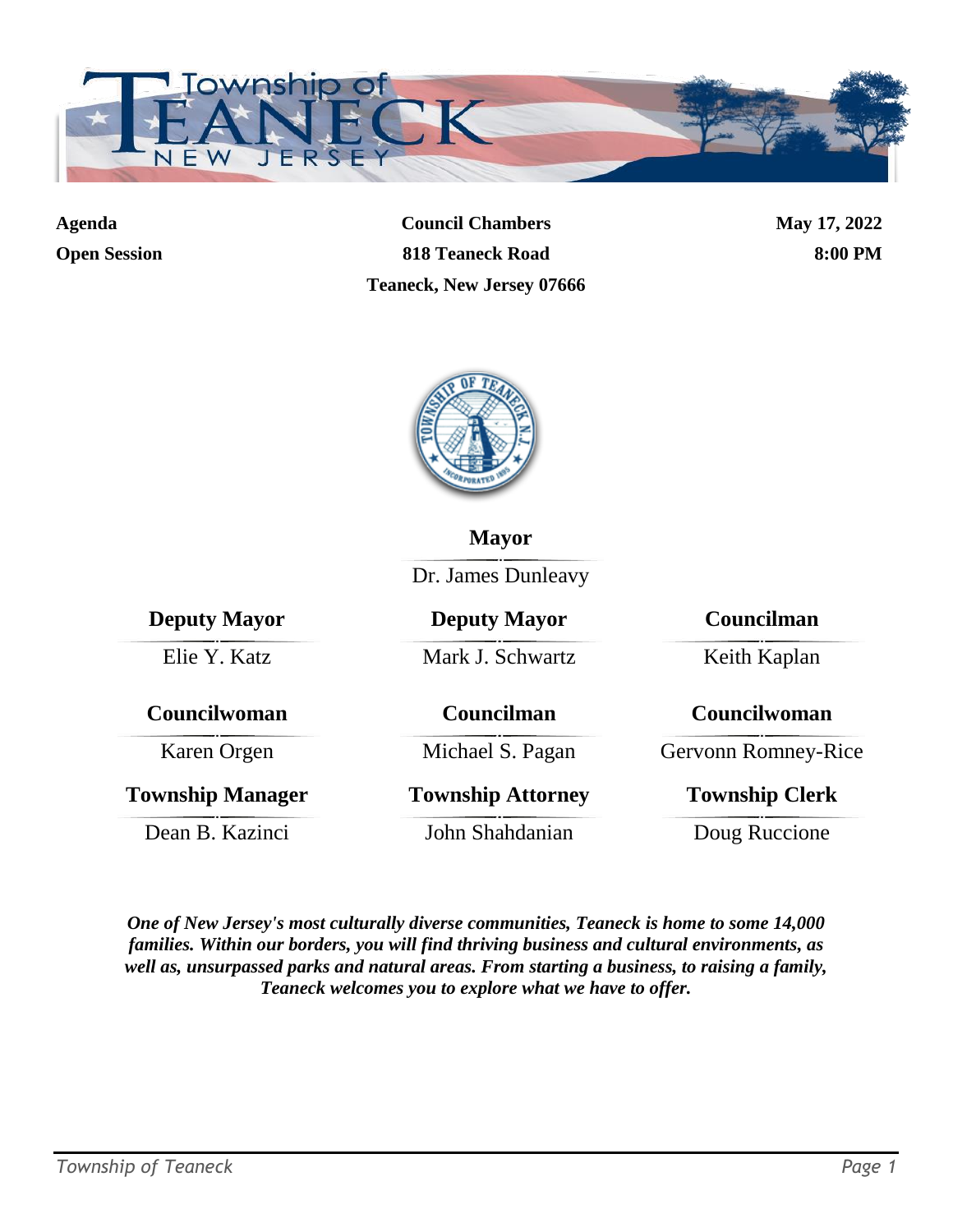| THE TOWNSHIP COUNCIL WILL MAKE EVERY EFFORT TO ADJOURN THIS                  |
|------------------------------------------------------------------------------|
| MEETING NO LATER THAN 11:00 PM                                               |
| TOWNSHIP COUNCIL AGENDA                                                      |
| LEGAL OPENING OF MEETING - 7:00 PM                                           |
| To listen:                                                                   |
| 1) view on Public Access (Ch. 77 - Optimum. Ch. 47 - Fios); or               |
| 2) view on www.teanecknj.gov "Agendas & Minutes"                             |
|                                                                              |
| CLOSED SESSION - MANAGER'S OFFICE - 7:05 PM - 8:00 PM                        |
|                                                                              |
| <b>OPEN SESSION - COUNCIL CHAMBERS - PUBLIC INPUT 8:00 PM</b>                |
|                                                                              |
| To listen to the public portion of the Council Meeting:                      |
| 1) View on Public Access (Ch. 77 - Optimum. Ch. 47 - Fios); or               |
| 2) View on www.teanecknj.gov "Agendas & Minutes"                             |
|                                                                              |
| To dial in & participate via ZOOM (phone, computer, etc):                    |
| When: May 17, 2022 07:00 PM Eastern Time (US and Canada)                     |
| Topic: May 17, 2022 Open Session Meeting                                     |
|                                                                              |
| Please click the link below to join the webinar:                             |
| https://us02web.zoom.us/j/83188160307                                        |
| Passcode: 107068                                                             |
| Or One tap mobile :                                                          |
| US: +13017158592,,83188160307#,,,,*107068# or                                |
| $+13126266799, 83188160307\text{#,}$ ,,,*107068#                             |
| Or Telephone:                                                                |
| Dial(for higher quality, dial a number based on your current location):      |
| US: +1 301 715 8592 or +1 312 626 6799 or +1 929 205 6099 or +1 253 215 8782 |
| or +1 346 248 7799 or +1 669 900 6833                                        |
| Webinar ID: 831 8816 0307                                                    |
| Passcode: 107068                                                             |
| International numbers available: https://us02web.zoom.us/u/kc5KEqb27         |

\*When the meeting reaches the point of Good & Welfare and you are dialed in, you will be asked if you would like to join the Good & Welfare session. If you opt in to participate, you must use a "reaction" button to signify you wish to speak, or press \*9 on your phone. Please wait to be called on to begin expressing your concern or asking your question - you will be "unmuted". Members of the Public will be called upon as the requests are received. You will have three minutes to speak and be muted after the three minutes expire.

*When using your 3 minutes for Good & Welfare - please speak slowly, clearly, & not too loud.*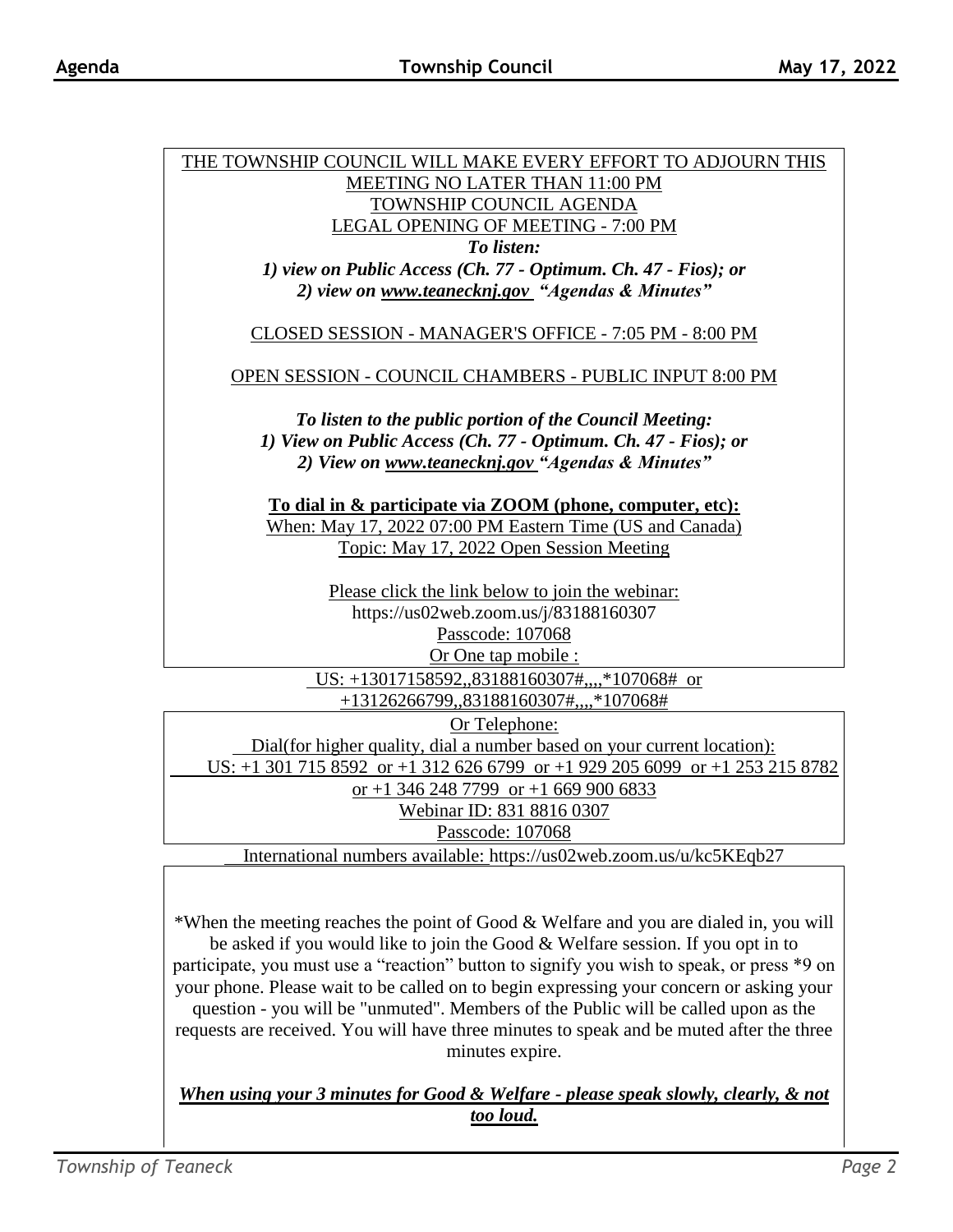### **PLEASE ONLY CALL IN IF YOU HAVE A QUESTION OR COMMENT FOR GOOD & WELFARE. IF YOU DO NOT, PLEASE VIEW/LISTEN TO THE MEETING ON THE TOWN WEBSITE OR PUBLIC ACCESS.**

### **I. PLEDGE OF ALLEGIANCE**

### **II. MAYOR'S ANNOUNCEMENT**

Adequate notice of this meeting has been provided by Resolution No. 265-2021, sending a copy to the newspapers officially designated for 2022 by way of Resolution No. 4- 2022, filing a copy in the Township Clerk's Office and posting it on the Municipal Building bulletin board, and the Mayor hereby directs that this statement be included in the minutes.

### **III. ROLL CALL**

Councilwoman Romney-Rice, Councilman Pagan, Councilwoman Orgen, Councilman Kaplan, Deputy Mayor Schwartz, Deputy Mayor Katz, Mayor Dunleavy

### **IV. MOTION TO GO INTO CLOSED SESSION**

### **V. CLOSED SESSION DISCUSSION**

### **VI. MOTION TO RETURN TO OPEN SESSION**

### **VII. PLEDGE OF ALLEGIANCE**

#### **VIII. CALL TO ORDER**

#### *1. Roll Call*

Councilman Kaplan, Councilwoman Orgen, Councilman Pagan, Councilwoman Romney-Rice, Deputy Mayor Schwartz, Deputy Mayor Katz, Mayor Dunleavy

#### **IX. MAYOR'S ANNOUNCEMENT**

Adequate notice of this meeting has been provided by Resolution No. 265-2021, sending a copy to the newspapers officially designated for 2022 by way of Resolution No. 4- 2022, filing a copy in the Township Clerk's Office and posting it on the Municipal Building bulletin board, and the Mayor hereby directs that this statement be included in the minutes.

# **X. PRESENTATIONS**

### **XI. WORK SESSION ITEMS**

- **A.** *Miscellaneous*
- **B.** *Old Business*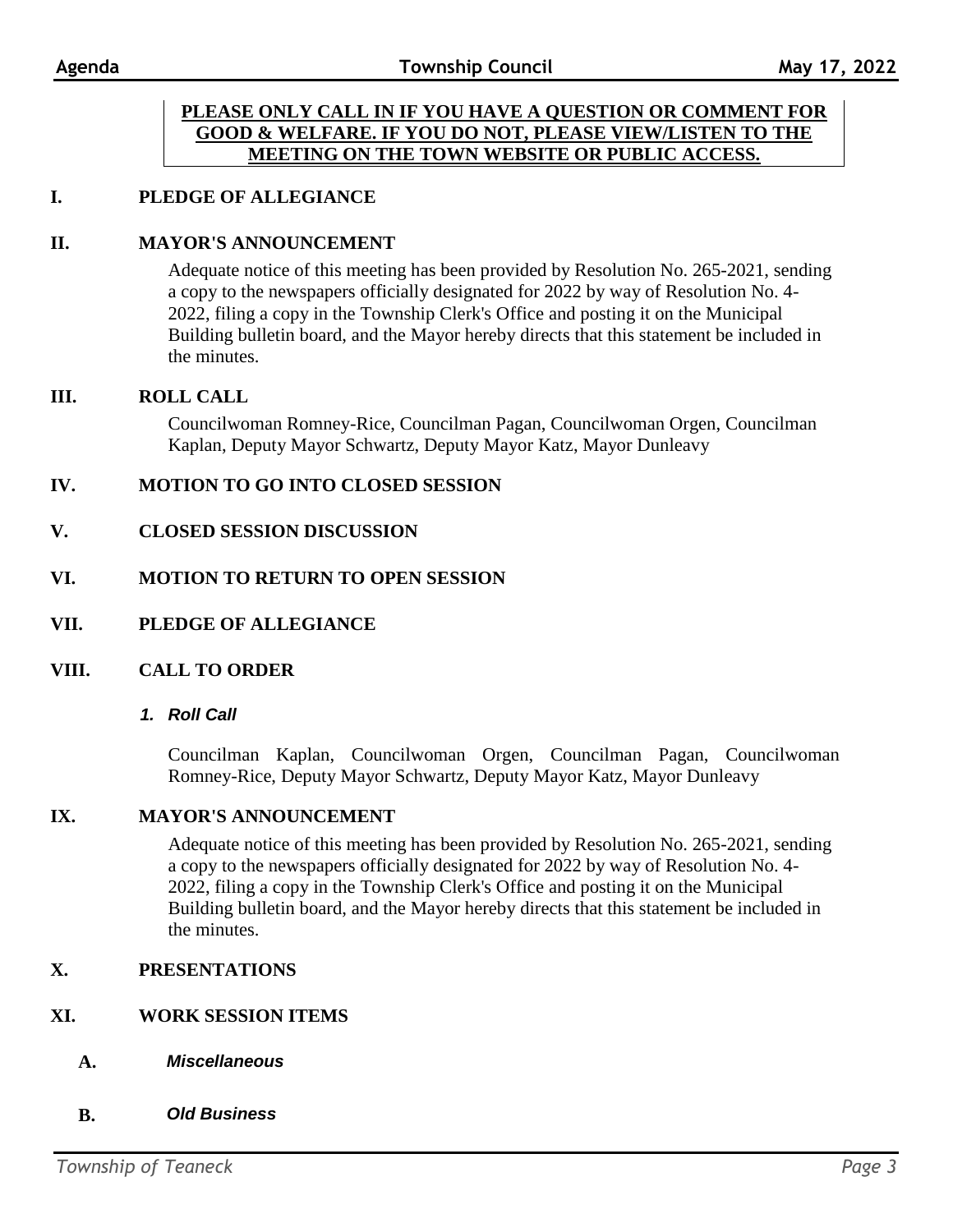- **D.** *Communications*
- **E.** *Committee Reports by Council Liaisons*
- **F.** *Council-Listed Items*
	- 1. Little Libraries
- **G.** *Township Manager's Report*
- **H.** *Township Attorney's Report*

### **XII. FORMAL MEETING ITEMS**

### **A.** *Public Hearing And Adoption Of Ordinances*

The Township Clerk to read the titles of the Ordinances into the record.

Mayor to inquire whether any member of the Council has any comments prior to opening the public hearing.

Mayor to declare that the public hearings on the above ordinances are now open. Any members of the public wishing to be heard on any of said ordinances or to ask questions concerning said ordinances may come forward and state their names for the record. Comments or questions shall be limited to three minutes per person.

Ordinance No. 14-2022 AMENDING SECTIONS 33-24 OF ARTICLE V, ZONING ORDINANCE, OF CHAPTER 33, DEVELOPMENT REGULATIONS, OF THE CODE OF THE TOWNSHIP OF TEANECK RESPECTING PRINCIPAL BUILDING HEIGHTS IN THE R-AHO RESIDENTIAL AFFORDABLE HOUSING OVERLAY ZONE AS AMENDED BY ORDINANCE 6-2019 BE IT RESOLVED by the Township Council of the Township of Teaneck that Ordinance #14-2022 pass upon second and final reading and that the Township Clerk is hereby authorized and directed to advertise the same according to law and to provide the appropriate notices in accordance with law.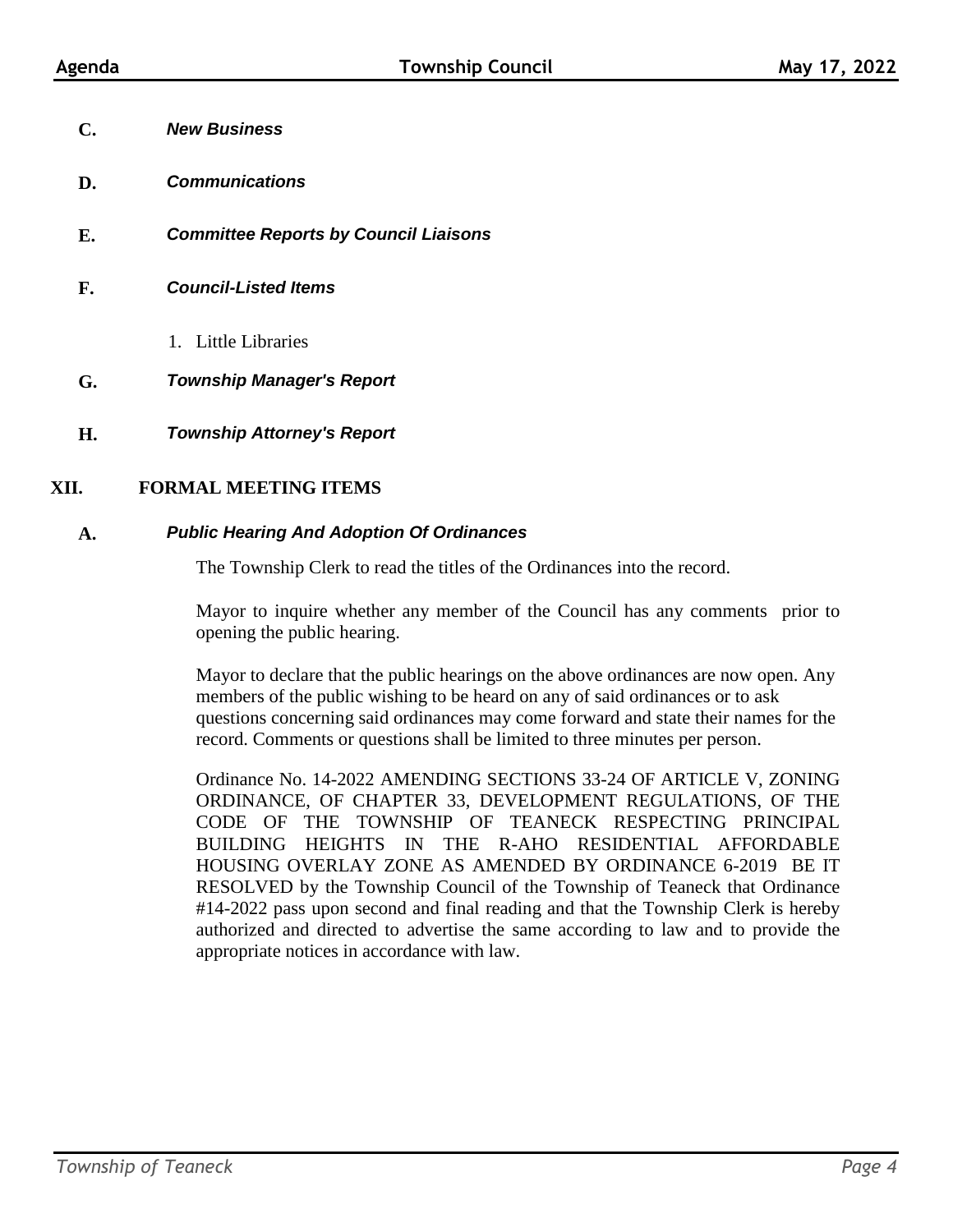Ordinance No. 15-2022 AMENDING ORDINANCE NO. 11-2022 AMENDING SECTION 36-21, TIME-LIMITED PARKING, TO DIVISION 3, LIMITED PARKING, AND SECTION 36-14.1 OF DIVISION 2, PROHIBITED PARKING, OF ARTICLE II, PARKING, OF CHAPTER 36, TRAFFIC, OF THE TOWNSHIP CODE RESPECTING TIME LIMITED PARKING ON A PORTION OF SACKVILLE STREET BE IT RESOLVED by the Township Council of the Township of Teaneck that Ordinance #15-2022 pass upon second and final reading and that the Township Clerk is hereby authorized and directed to advertise the same according to law and to provide the appropriate notices in accordance with law.

Ordinance No. 16-2022 AMENDING SECTION 33-15 OF ARTICLE II AND SECTION 33-29 OF ARTICLE V OF CHAPTER 33 OF THE CODE OF THE TOWNSHIP OF TEANECK RESPECTING SIGHT TRIANGLES BE IT RESOLVED by the Township Council of the Township of Teaneck that Ordinance #16-2022 pass upon second and final reading and that the Township Clerk is hereby authorized and directed to advertise the same according to law and to provide the appropriate notices in accordance with law.

Ordinance No. 17-2022 AMENDING PARAGRAPH (a)(5)f OF SECTION 33-24 OF ARTICLE V OF CHAPTER 33 OF THE CODE OF THE TOWNSHIP OF TEANECK RELATING TO LIMITATIONS ON SIDE YARD PARKING WITHIN THE R-S RESIDENTIAL SINGLE-FAMILY DETACHED DISTRICT BE IT RESOLVED by the Township Council of the Township of Teaneck that Ordinance #17-2022 pass upon second and final reading and that the Township Clerk is hereby authorized and directed to advertise the same according to law and to provide the appropriate notices in accordance with law.

Ordinance No. 18-2022 AN ORDINANCE AUTHORIZING A TAX ABATEMENT AGREEMENT FOR THE 1425 TEANECK ROAD (BLOCK 5703, LOT 11) AFFORDABLE HOUSING FOR SENIOR CITIZEN REDEVELOPMENT PROJECT BE IT RESOLVED by the Township Council of the Township of Teaneck that Ordinance #18-2022 pass upon second and final reading and that the Township Clerk is hereby authorized and directed to advertise the same according to law and to provide the appropriate notices in accordance with law.

Ordinance No. 19-2022 TO EXCEED THE MUNICIPAL BUDGET COST OF LIVING ALLOWANCE AND TO ESTABLISH A CAP BANK (N.J.S.A. 40A:4- 45.14) BE IT RESOLVED by the Township Council of the Township of Teaneck that Ordinance #19-2022 pass upon second and final reading and that the Township Clerk is hereby authorized and directed to advertise the same according to law and to provide the appropriate notices in accordance with law.

# **B.** *Meeting Open To The Public For Good And Welfare And Public Input On Any Matters*

Mayor to inquire whether any member of the Council has any comments prior to opening the meeting to any comments from the public.

Mayor to declare that any members of the public wishing to be heard at this time shall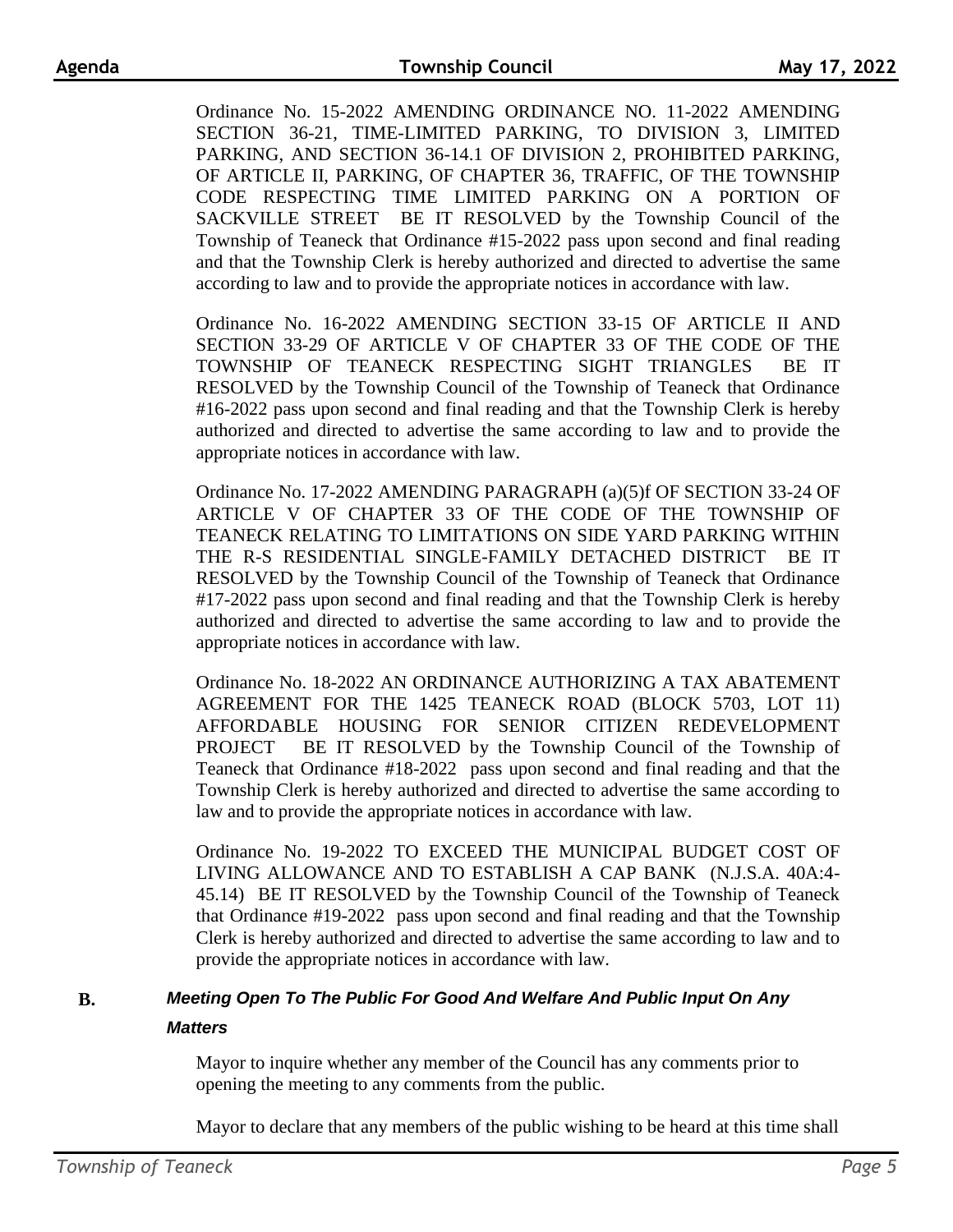come forward and state their names for the record. Comments shall be limited to three minutes per person.

There being no further persons wishing to speak at this time (or the time limit of one hour having expired), the Mayor to declare that the public comment portion of the meeting is now closed.

Mayor to inquire whether any member of the Council or the Manager wishes to respond to the public comments or whether a member of the Council wishes to remove any item from the Consent Agenda and have a separate discussion thereon. Comments shall be limited to three minutes per Council Member.

# **C.** *Consent Agenda*

All matters listed below are considered to be routine in nature by Council and will be enacted by one motion. There will be no separate discussion of these items. If any discussion is desired by Council, that particular item will be removed from the Consent Agenda and will be considered separately.

The Township Clerk to read the amount of the Bill List into the record.

Councilmember \_\_\_\_\_ moves to approve the Consent Agenda, including Raffles, Minutes, Resolutions and the Bill List and to dispense with the reading of same inasmuch as it has been posted on the bulletin board all day, except \_\_\_\_\_\_\_\_\_\_\_\_\_\_\_\_\_\_\_\_. Seconded by Councilmember \_\_\_\_.

Mayor to call on the Township Clerk for a roll-call vote.

Mayor to declare whether said items are (or are not passed).

## **1. Raffles**

All subject to approval and conditions applicable with the Legalized Games of Chance Control Commission and pursuant to State Statute.

## **2. Minutes**

- 1. 4-26-22 Closed Session
- 2. 4-26-22 Open Session

## **3. Resolutions**

- 1. Certify Compliance with the United States Equal Employment Opportunity Commission's "Enforcement Guidance on the Consideration of Arrest and Conviction Records in Employment Decisions Under Title VII of the Civil Rights Act of 1964"
- 2. AWARDING A CONTRACT TO DLS CONTRACTING INC. FOR THE RESURFACING OF COLUMBUS DRIVE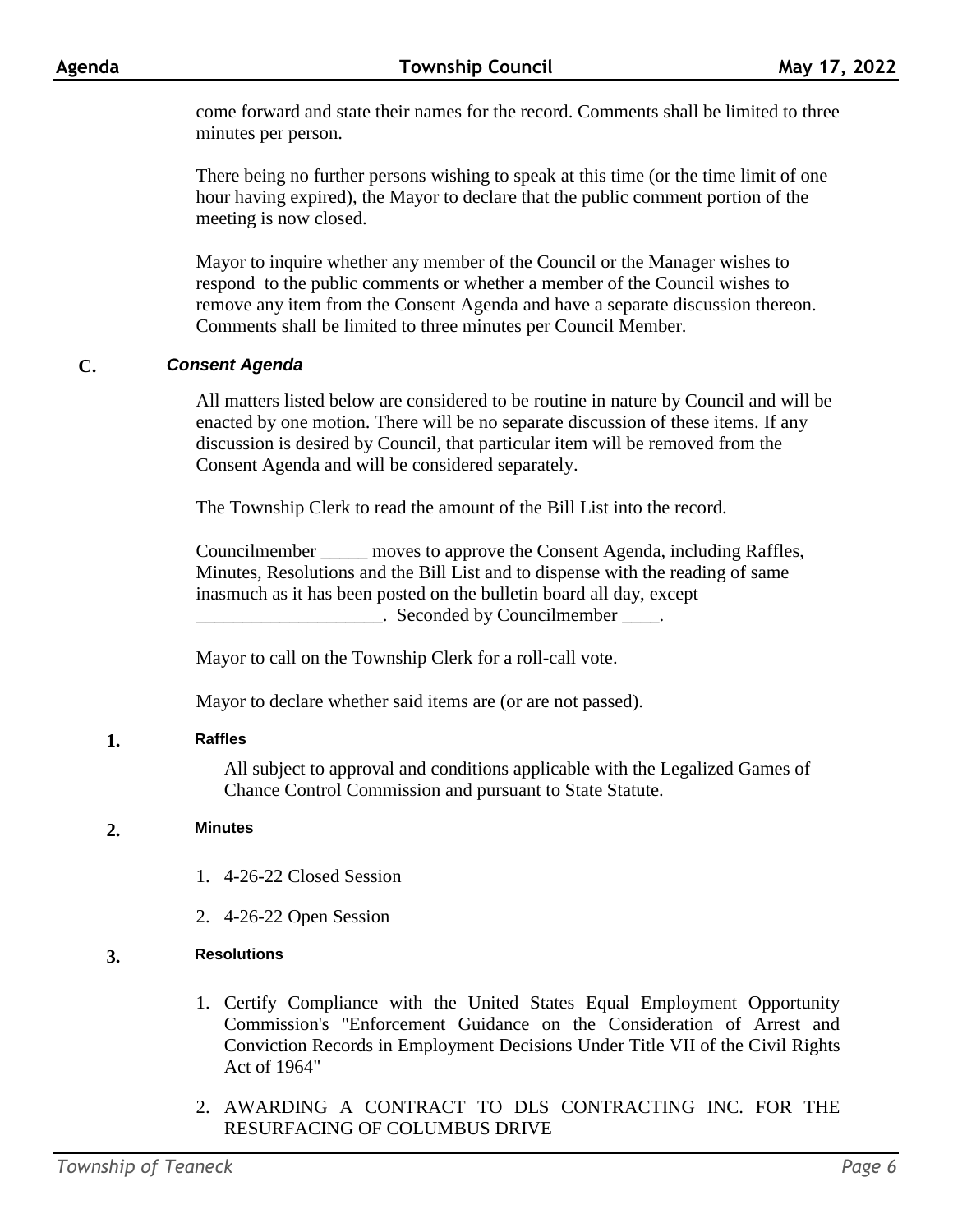# **4. Bill List**

## **D.** *Introduction of Ordinances*

Township Clerk to read the title of the Ordinance(s) into the record.

Councilmember moves that Ordinance(s) be introduced and passed on first reading and that the Township Clerk is hereby authorized and directed to publish the required legal notice of the introduction thereof, together with a notice of the place, time, and date on which a public hearing will be held on said ordinance, and on which said ordinance will be considered for final adoption. Seconded by Councilmember \_\_\_\_\_

Mayor to inquire as to whether any Councilmember wishes to comment upon the motion to introduce.

There being no further comments, Mayor to call on the Township Clerk for a roll-call vote.

Mayor to declare that said ordinance is (or is not) duly introduced and passed on first reading.

Ordinance No. 21-2022 ADOPTING A REVISION AND CODIFICATION OF THE ORDINANCES OF THE TOWNSHIP OF TEANECK, COUNTY OF BERGEN, STATE OF NEW JERSEY BE IT RESOLVED by the Township of Teaneck that Ordinance #21-2022, passed on first reading and that said Ordinance will be further considered for a public hearing and final adoption thereon at a meeting of the Township Council to be held on June 28, 2022 Meeting at 8PM in the Council Chambers of the Municipal Building, 818 Teaneck Road, Teaneck, New Jersey, at which time and place all persons interested therein will be given an opportunity to be heard concerning the same, and that the Township Clerk is hereby authorized to advertise same according to law and to provide the appropriate notices in accordance with law.

Ordinance No. 22-2022 REPEALING ORDINANCE NO. 9-2022 AND AMENDING AND REVISING ATTACHMENT 1 AND SECTIONS 33-22 &33-24 OF ARTICLE V, ZONING ORDINANCE, OF CHAPTER 33, DEVELOPMENT REGULATIONS, OF THE CODE OF THE TOWNSHIP OF TEANECK, RESPECTING THE EXPANSION OF THE HOSPITAL H ZONING DISTRICT BE IT RESOLVED by the Township of Teaneck that Ordinance #22-2022, passed on first reading and that said Ordinance will be further considered for a public hearing and final adoption thereon at a meeting of the Township Council to be held on June 14, 2022 Meeting at 8PM in the Council Chambers of the Municipal Building, 818 Teaneck Road, Teaneck, New Jersey, at which time and place all persons interested therein will be given an opportunity to be heard concerning the same, and that the Township Clerk is hereby authorized to advertise same according to law and to provide the appropriate notices in accordance with law.